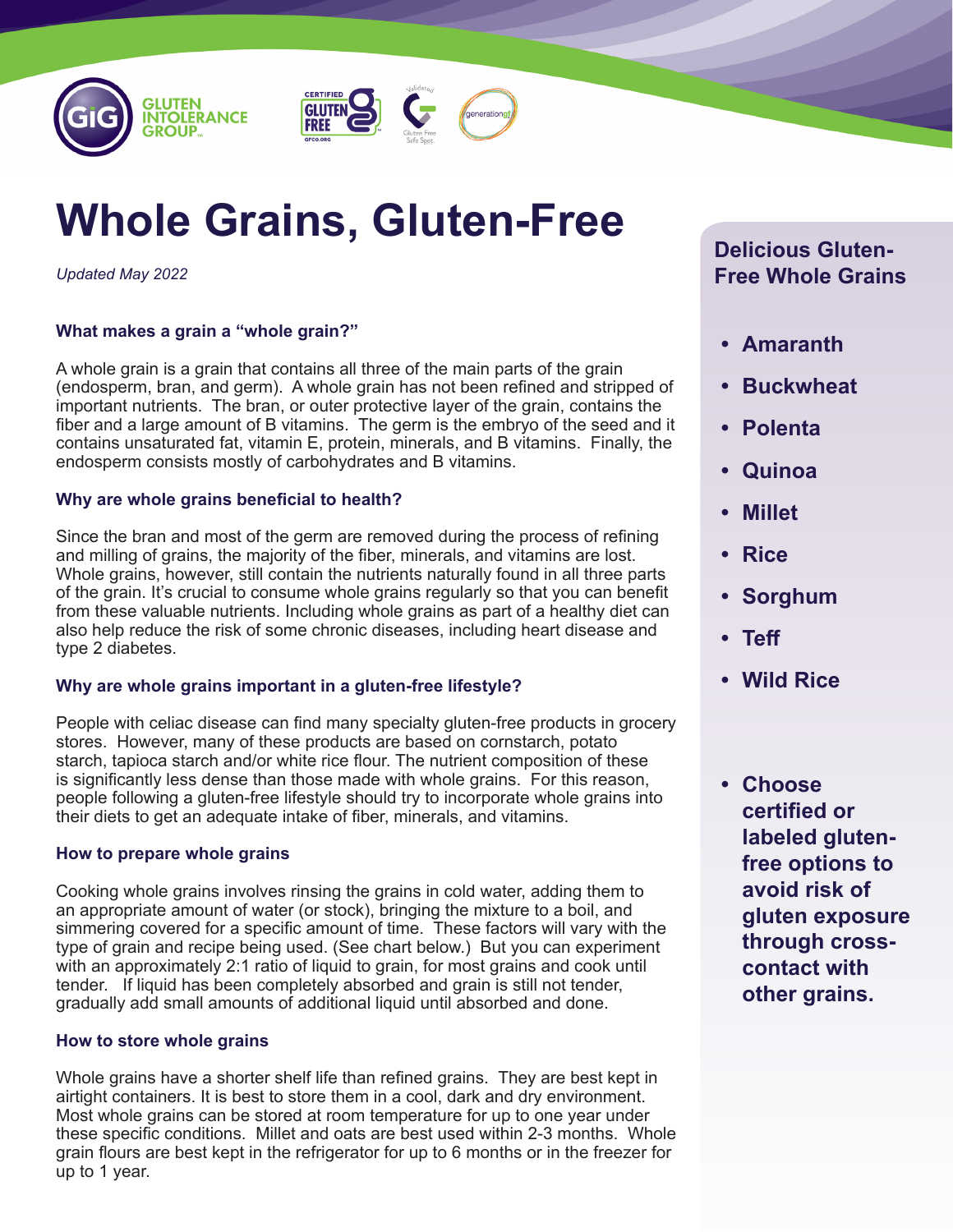# **How to Cook Whole Grains**

| <b>Type of Grain</b> | Water (or broth)<br>per 1 cup grain | <b>Basic Cooking Method</b>                                                                                                                                                                                                                                                                                                                                                                                                                                                                                                                                                                                                                                                                                                                                                                  |  |
|----------------------|-------------------------------------|----------------------------------------------------------------------------------------------------------------------------------------------------------------------------------------------------------------------------------------------------------------------------------------------------------------------------------------------------------------------------------------------------------------------------------------------------------------------------------------------------------------------------------------------------------------------------------------------------------------------------------------------------------------------------------------------------------------------------------------------------------------------------------------------|--|
| <b>Amaranth</b>      | $2.5-3$ cups                        | Combine seeds with two and a half cups water and bring to a boil. Reduce<br>heat, cover and simmer for up to 20 minutes, until grains are fluffy and<br>water is absorbed. For a porridge-like consistency, use slightly more<br>water (three cups for one cup of grain) and cook a little longer. You can<br>also "pop" amaranth like corn; simply preheat a pot or skillet over high<br>heat (must be very hot), and add amaranth seeds one or two tablespoons<br>at a time (adding too many seeds at once can cause them to burn).<br>Continuously stir the seeds with a spoon as they pop, and once mostly<br>popped, quickly remove from pan. Repeat with more seeds if desired.<br>Popped amaranth can be enjoyed on its own or served with milk and fruit<br>for a healthy breakfast. |  |
| <b>Buckwheat</b>     | 2 cups                              | For raw buckwheat groats, toasting is highly recommended to lend a<br>pleasant, nutty taste. (You can also buy buckwheat groats pre-toasted, in<br>which case they will be labeled "kasha.") To toast: place groats in dry pan<br>over medium heat, stirring for five minutes, until browned. Whether you're<br>preparing kasha or untoasted buckwheat groats, place in a pot with water<br>and bring to a boil. Reduce heat to low, and simmer until tender. Cook<br>un-toasted buckwheat approximately 20-30 minutes. Cook kasha 15-20<br>minutes.                                                                                                                                                                                                                                         |  |
| <b>Polenta</b>       | 3 cups                              | Place water in a large pot. Bring to a boil and add $\frac{1}{2}$ - 1 tsp. salt. Reduce<br>heat to medium low. Sprinkle one third of the polenta into the pot. Use a<br>wooden spoon to stir it into the water. The polenta and water should form<br>a paste after about two minutes. Add the remaining polenta to the pot.<br>Keep stirring for about ten minutes. Polenta is ready when the texture<br>becomes creamy. Don't overcook the polenta, or it may become too<br>mushy.                                                                                                                                                                                                                                                                                                          |  |
| Quinoa               | 2 cups                              | While it's best to rinse all grains before cooking, pre-washing is especially<br>advisable for quinoa in order to remove the bitter saponin coating on its<br>outer hull that sometimes remains after processing. To do so, simply run<br>cold water over quinoa in fine-meshed strainer, rubbing the seeds with<br>your fingers. (Avoid soaking quinoa, however, as saponins can leach into<br>the seeds.) After rinsing, place quinoa and water in a pot, bring to a boil<br>and cover. Reduce heat and simmer for about 15 minutes, until the grains<br>become translucent and the germ appears as a thin white ring around<br>each grain. Fluff with a fork.                                                                                                                             |  |